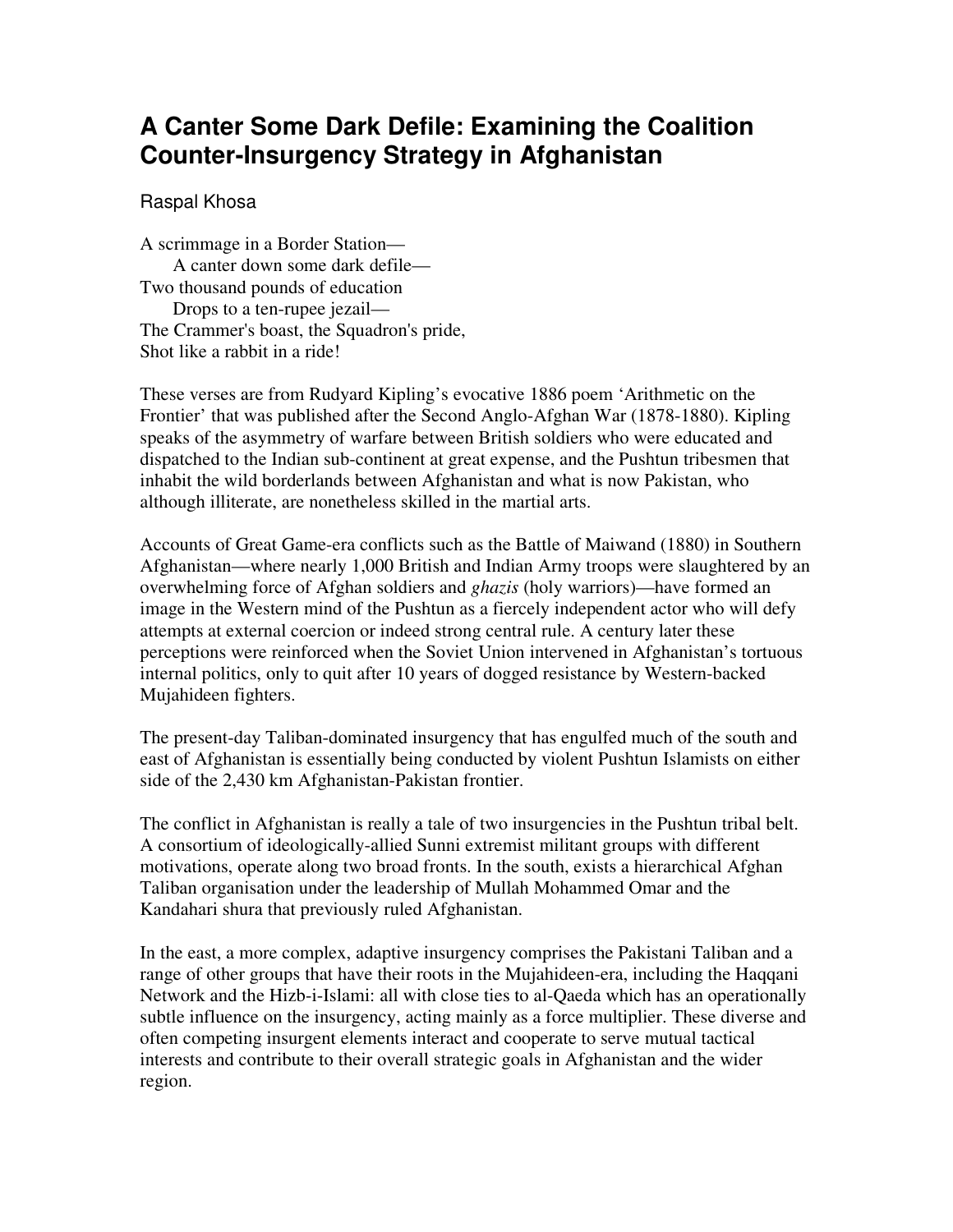As the Taliban regime fell in 2001, its senior leaders sought refuge in the Pakistan tribalbelt and lay the foundation of their shadow government. They have established regional and local leaders that reside in Afghanistan and travel in and out of their areas of operation to acquire orders, supplies, training, and some minimal force structure from the senior leadership.

Pakistan's refusal to disrupt the Afghan Taliban higher command and control in Baluchistan poses the most serious threat to the Coalition's effort in southern Afghanistan. For its part, Pakistan continues to deny the Taliban leadership are based in Baluchistan, or indeed enjoy strong tribal support in that province. The most recent denials were in response to leaked reports the United States is contemplating extending its program of covert strikes against insurgent leaders in Baluchistan.

The Taliban employ a wide range of tactics against Coalition and Afghan National Security Forces that have ranged from battalion-sized ground assaults to asymmetric warfare. They are an agile foe that changed tactics after realising the futility of engaging superior conventional military forces that are well supported by air assets. Large-scale clashes in the field in 2006-07 have given way to a combination of ambush-type attacks and the widespread used of improvised explosive devices (IEDs) and suicide bombings, as well as information operations.

The overall Taliban strategy appears to rely less on controlling territory than expanding its influence. The Taliban are fighting a war of political attrition to outlast war-weary Coalition forces. This causes ordinary Afghans to reassess their loyalty and support to the Western-backed government in Kabul.

A recent Pentagon assessment on progress toward security and stability in Afghanistan indicated that the Taliban-dominated insurgency has increased its influence and access to the population. Moreover, the disparate insurgent groups operating within Afghanistan have increased their activities to counter progress in development, specifically targeting construction projects and infrastructure such as the 'Ring Road' linking Kabul with key provinces.

Last year was the costliest of the eight year conflict for the Coalition, with 295 soldiers killed. IED attacks increased dramatically in 2008, and are now a preferred insurgent tactic. Direct fire incidents also increased by 40 per cent, indirect fire by 27 per cent, and somewhat disturbingly for anyone here who has occasion to fly to Afghanistan, surfaceto-air fire increased by 67 per cent. Insurgents also carried out a series of high profile attacks including firing on a military parade attended by President Karzai, the mass breakout of Taliban prisoners from Kandahar's Sarposa Gaol, the Indian Embassy bombing, and, more recently, coordinated assaults on government buildings in Kabul.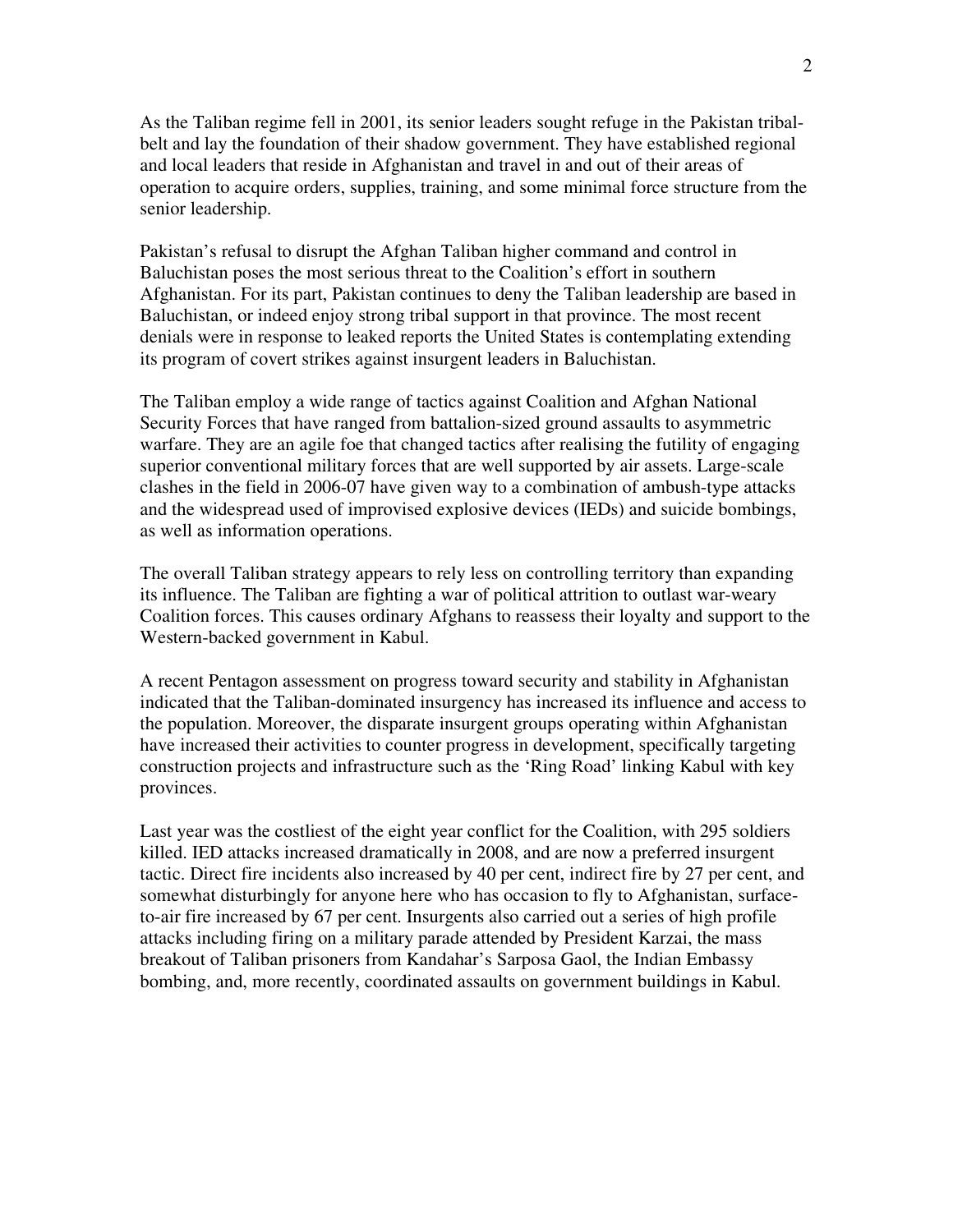The increase in insurgent initiated violence in Afghanistan relates directly to a failure of governance, the availability of a safe-haven in Western Pakistan, and an increased security force presence in insurgent-controlled areas that has led to more contacts with the enemy. Without a strong government in Kabul, buttressed by effective Afghan National Security Forces to deliver public goods of security and justice, conditions will continue to be favourable to insurgents.

More than seven years have lapsed since American Special Forces and CIA operatives backed by massive airpower, embarked on a rapid campaign with the Northern Alliance to destroy al-Qaeda and drive the Taliban from power. As it stands, the conflict in Afghanistan has reached a stalemate. We must ask how we reached this impasse?

It is worthwhile examining the various counter-insurgency (COIN) approaches adopted by the Coalition to fight this constantly evolving insurgency.

A COIN campaign includes all military, paramilitary, political, economic, psychological, and civic actions taken by a government to defeat an insurgency. COIN involves diminishing the capacity of insurgent organisations to undertake operations and enabling the host government to provide for its own security, public services and economic growth. COIN is successful when the civil populace consents to the legitimacy of the established government and ceases to actively or passively support the insurgents.

General Tommy Franks, head of US Central Command (CENTCOM), advocated a light footprint approach after the Taliban and al-Qaeda had been driven out in 2001. With the Taliban seemingly shattered as a fighting force, US attention soon turned to regime change in Iraq. Roughly one division of US forces was retained in Afghanistan to pursue fugitives from Operation Enduring Freedom. A smaller number of personnel from the UN Security Council-mandated 'coalition of the willing' known as the International Security Assistance Force (ISAF), appeared sufficient to provide security for the Afghan Interim Authority that was established following the December 2001 Bonn Agreement.

Mindful of the experience of earlier interventions, the United States had no desire to become involved in state-building in Afghanistan. Early counter-insurgency approaches were enemy-centric; summarised as 'find, fix, destroy'. The main vehicle by which operations were conducted was the combat reconnaissance patrol. Operations were designed to find insurgents, and once contact was made, Coalition forces applied pressure and pursued the enemy to ensure its destruction, calling on aerial and indirect fire support to influence tactical engagements. However, the extensive and, at times, injudicious use of fire support has over time led to a considerable loss of life among non-combatants.

The 'light footprint' approach substituted manpower for firepower, and with it came a loss of support for the Afghan government and Coalition forces among a revengeoriented people, who have little tolerance for 'collateral damage'. Furthermore, these *ad hoc* tactical approaches failed to protect the population from a creeping insurgency. Added to this was a failure to integrate warfighting with political and economic assistance.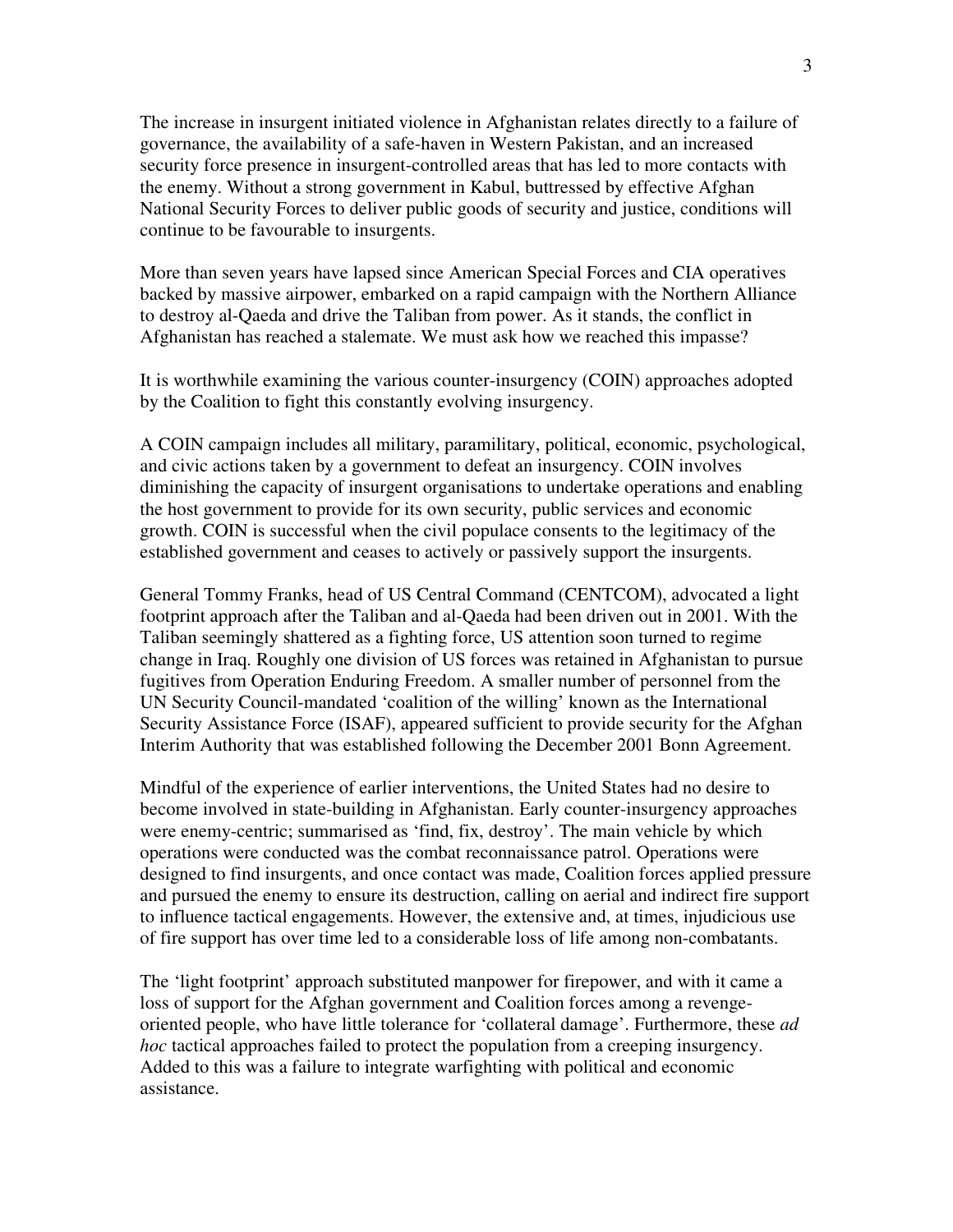Afghanistan had already become something of a sideshow in the lead up to the 2003 invasion of Iraq, which diverted military resources. In Australia, the Howard Government had drawn down the Australian Special Forces contribution to Operation Enduring Freedom to one officer attached to the United Nations Assistance Mission to Afghanistan (UNAMA). By then the North Atlantic Treaty Organisation (NATO) had assumed command of the multi-national ISAF mission as the United States became increasingly bogged down in Iraq.

ISAF pursued an 'ink-spot' COIN strategy in Afghanistan, which attempts to subdue a large hostile territory with a relatively small military force. The process begins by dispersing a number of small safe areas—Afghan Development Zones—across each province where reconstruction projects, development work and capacity building can be undertaken in a secure environment. Once established, ISAF units can then push outwards, extending their control and making each safe area larger until they are all linked together.

Provincial Reconstruction Teams (PRTs) are a primary means of implementing the inkspot strategy. The PRT concept emerged from a need to extend the authority of the Afghan national government into the provinces. A PRT is basically an Army civil affairs unit that combines engineers with force protection elements. The aim is to civilianise PRTs by embedding personnel from other government agencies. This process is of course complicated by ongoing insurgent violence.

The 26 PRTs in Afghanistan operate according to the national caveats and rules of engagement of each ISAF member running them. This has led to an uncoordinated approach to security and development. Many PRTs are too light to have a marked socioeconomic impact within their assigned provinces. Furthermore, the emphasis is on rapid stabilisation rather than long-term sustainable development.

As ISAF began its phased expansion across the whole of Afghanistan, the insurgents set about consolidating their position in the Pakistan tribal belt. The overthrow of the Taliban in Afghanistan precipitated an influx of Islamist militants in Pakistan's Federally Administered Tribal Areas (FATA) that would result in the Talibanisation of the territory, and a systemic insurgency in Pakistan.

The failure of Islamabad's efforts to mitigate the insurgent presence in the FATA has allowed the Taliban to expand their influence into Afghanistan and within Pakistan. The militancy was encouraged by a flawed policy of accommodation, which has not prevented insurgents from staging attacks in Afghanistan. The most recent incarnation of this policy is in the Malakand District of the Northwest Frontier Province taking in the Swat Valley, where the government has acceded to Pakistani Taliban demands for the imposition of Sharia law after a bloody anti-state campaign.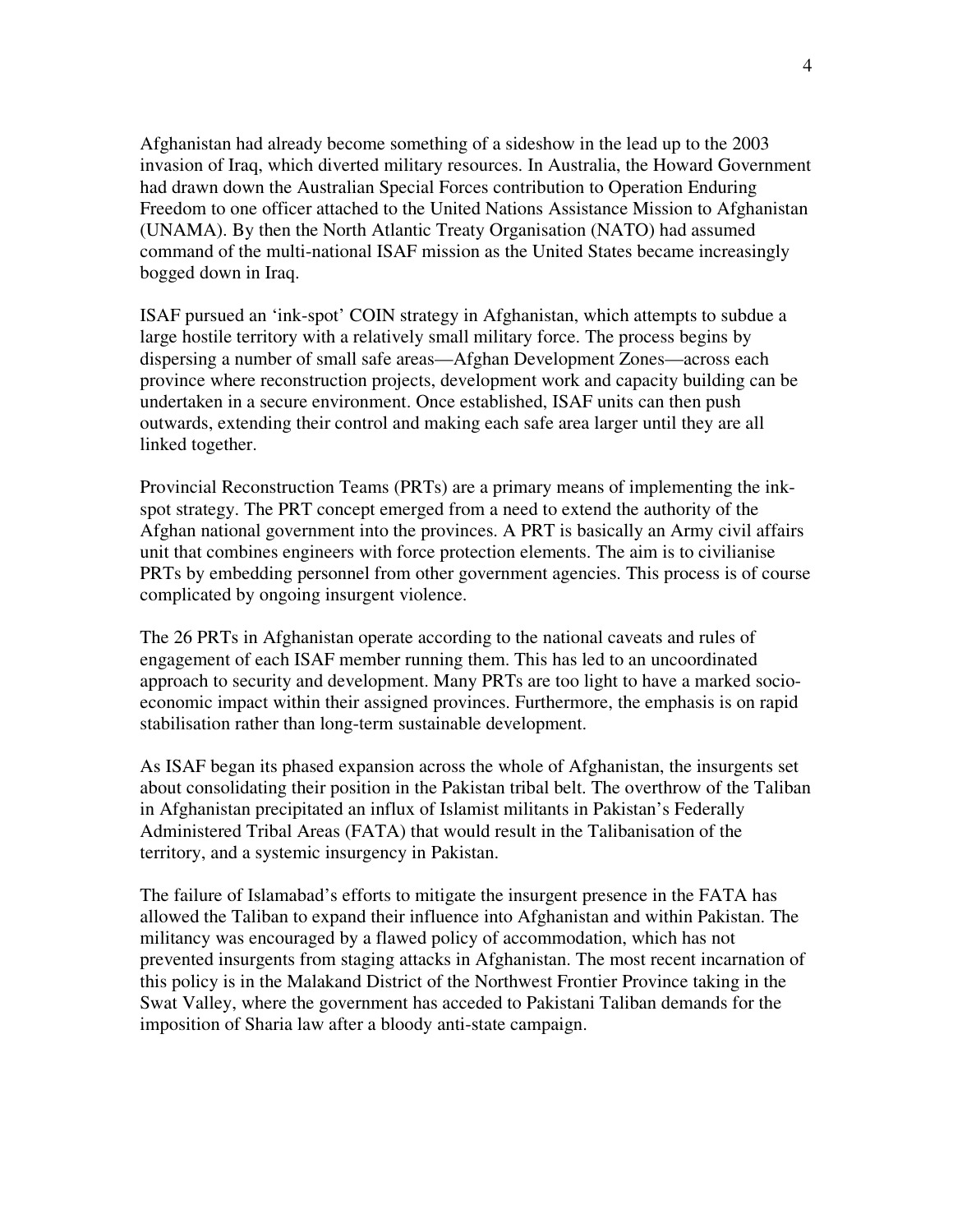By 2007, the international community became concerned at the deepening conflict on both sides of the border, but in particular was troubled by the lack of progress of the armed state-building mission in Afghanistan. The strategy appeared to lack coherence, and it was questionable whether otherwise capable NATO alliance members were really committed to the mission.

The growing unease over the ISAF mission was addressed by the April 2008 Bucharest NATO summit, which elevated Afghanistan to the alliance's key priority. The Summit produced a medium-term integrated military and civilian plan for Afghanistan known as the ISAF Strategic Vision.

NATO also welcomed the appointment of Norwegian Ambassador Kai Eide, as the UN Secretary General's Special Representative for Afghanistan and Head of UNAMA, who is responsible for coordinating the combined efforts of the international community.

While these developments were encouraging, they hardly represented a turning point especially in troop numbers. There was little progress in fulfilling ISAF's priority shortfalls delineated in the ISAF Combined Joint Statement of Requirements, which includes additional maneuver forces, rotary wing aircraft, and surveillance and reconnaissance platforms, two extra PRTs, and more mentoring and training elements.

Nor did particular NATO members lift national caveats that continue to limit ISAF's operational flexibility; over half the international Coalition partners have some form of caveat on the geographic or functional deployment of their forces in-theatre. However, one must ask whether we can expect countries like Germany, Italy and Spain that signed on for a stabilisation mission, to fight a protracted COIN campaign for which they have little experience.

The Bucharest Summit did, however, introduce a Comprehensive COIN approach. This current COIN strategy is often referred to as 'clear, hold, build'. The bad news is that the four Lines of Operation that constitute Comprehensive COIN are either under-performing or failing.

## **Security**

The current COIN approach is foundering because security cannot be established or maintained; not the least because there are too few security force personnel (US military doctrine calls for 20 counter-insurgents for 1,000 head of population, which translates to over 600,000 in Afghanistan). Thus, the full military, governance and economic spectrum of the COIN strategy cannot be implemented and the insurgents retain their hold on the population. Clearly more effort must be channeled into providing security, before all other lines of operation can proceed.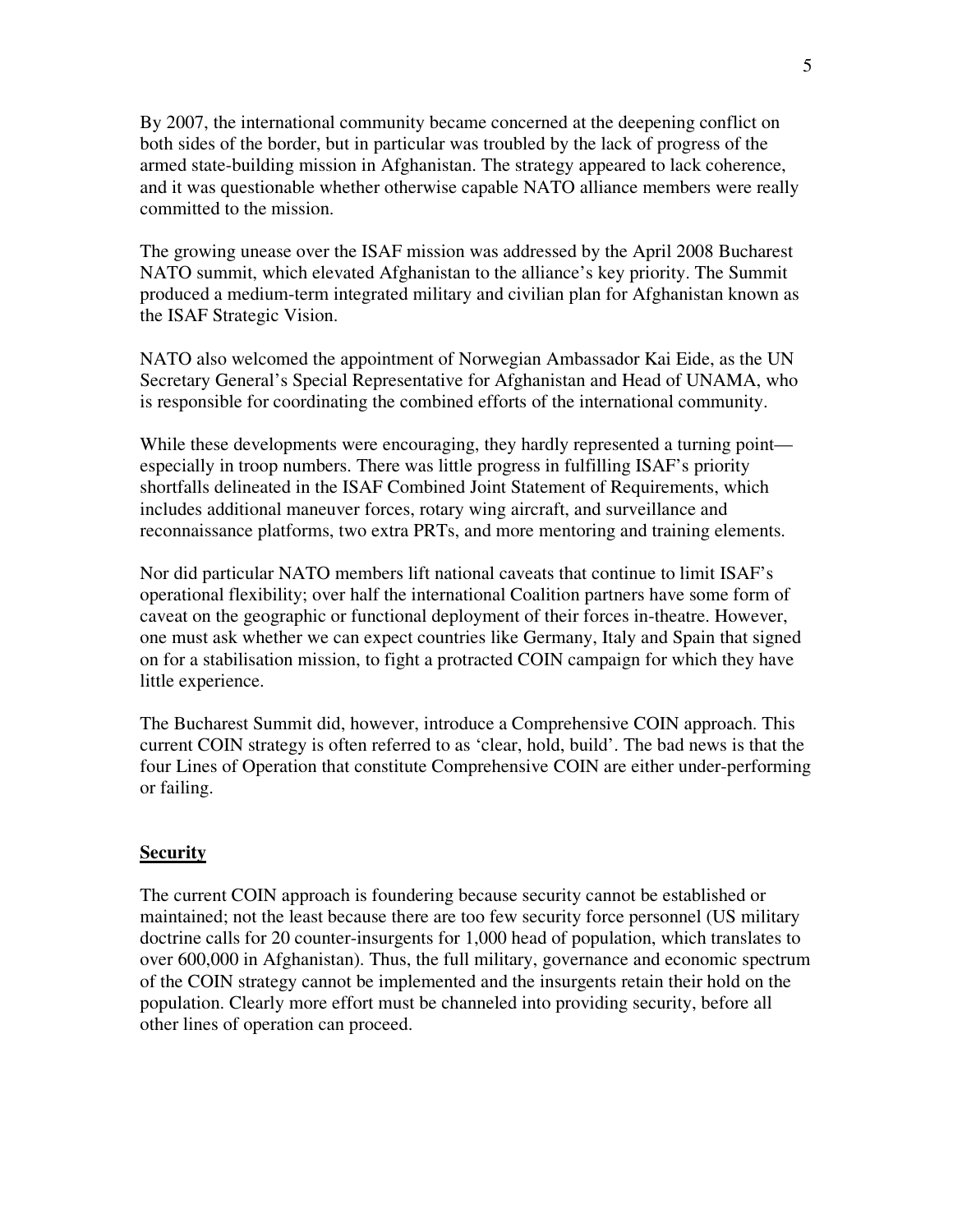#### **Governance**

The Government of the Islamic Republic of Afghanistan is one of the weakest governments in the world—this is a significant problem in implementing Comprehensive COIN. It is hampered by pervasive corruption and a lack of sufficient leadership and human capital. Transparency International ranked Afghanistan  $176<sup>th</sup>$  of 180 countries in its 2008 Corruption Perception Index.

### **Reconstruction and Development**

Afghanistan remains one of the poorest countries in the world—nearly half the population lives below the poverty line as defined by the Afghan government. Afghanistan is dependent on Overseas Development Assistance. The government will cover less that 20 per cent of its recurrent expenditure through domestic revenue in FY2008-09. Slow progress is being made in health, education, transport, energy and communications, however, the Taliban continue to impede development activity.

### **Counter-Narcotics**

 Overall progress in counter-narcotics is inadequate due to the difficult security, economic, and governance conditions in Afghanistan. Narcotics-related activities fuel the insurgency and threaten the legitimacy of the Afghan government through corruption of public officials. According to the UN Office of Drugs and Crime, 93 per cent of the world's illicit opium originates in Afghanistan.

Late last year senior US military officers such as Admiral Mike Mullen, Chairman of the Joint Chiefs of Staff, conceded that the strategy in Afghanistan is not working, nor does it address the cross-border nature of the insurgency. In its final months the Bush Administration commissioned three reviews into the contested state-building enterprise in Afghanistan. Upon assuming office President Barack Obama ordered a fourth overarching review of the Afghanistan-Pakistan strategy, chaired by Bruce Riedel—a think tanker formerly of the CIA and National Security Council.

A failing strategy and rising levels of violence in Afghanistan and Pakistan had caused the insurgency to become a leading foreign policy issue in the US Presidential campaign. President Obama has invested considerable political capital in Afghanistan. He has given Afghanistan a higher priority with more forces as US troops are incrementally withdrawn from Iraq. The reduction of US personnel to a force of up to 50,000 in 2010, and the gradual transfer of responsibility for security in Iraq to local forces, is due to the apparent success of the so-called 'surge' strategy in containing violence.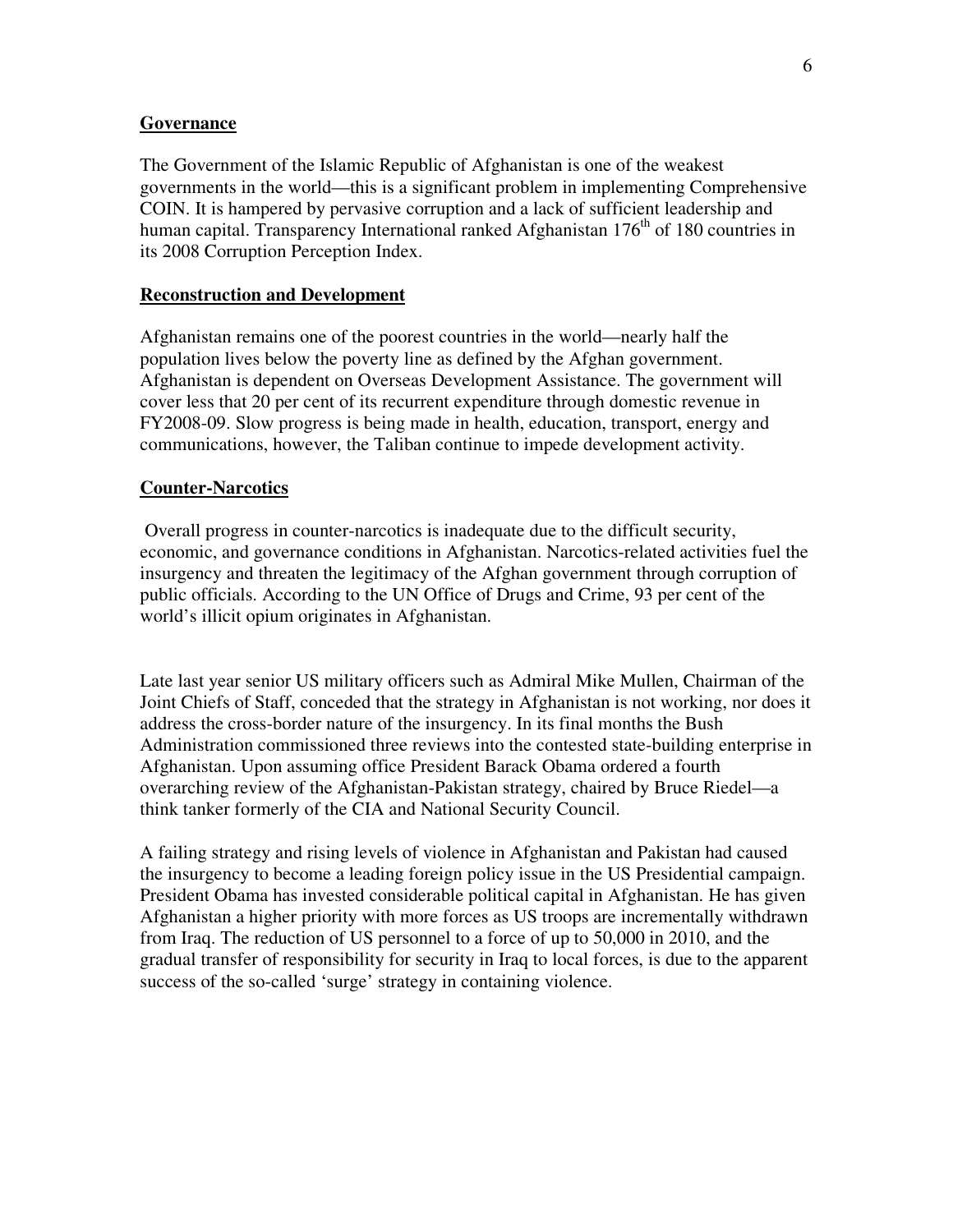The basic surge strategy in Iraq was two pronged: the projection of military force into every corner of a population centre, and the simultaneous build-up of local security forces to maintain security when American forces have inevitably drawn down. The first prong was enabled by the surge during 2007, the second by the 2006 'Anbar awakening', which signaled the civilian population's disgust with jihadist insurgents and brought forth thousands of new local security for recruits throughout 2007.

Architect of the Iraq surge, General David Petraeus', brilliance as a military commander lay in determining the precise time to effect the surge. The deployment of an additional 30,000 combat personnel stabilised the politico-military situation and brought Iraq back form the brink of state failure. As a result, sectarian groups re-evaluated their allegiances, after realising the Americans were not about to commence a unilateral withdrawal from Iraq.

A lively public debate between US soldier scholars such as John Nagl and Gian Gentile attempts to divine the nature of the Petraeus doctrine. Suffice it to say that Petraeus understood and then adapted to the war he was in. This dialectic parallels arguments in military circles concerning the future of the US Army, whether it lies in COIN or conventional warfare. The key document of the revival of classic COIN doctrine is US Army Field Manual FM 3-24. The manual draws heavily from doctrine developed by COIN theorists and practitioners such as David Galula (*Counterinsurgency Warfare: Theory and Practice*) and Robert Thomson (*Defeating Communist Insurgency*) in the post-war era in response to nationalist and communist insurrections.

At last month's Munich Security Conference General Petraeus, now head of CENTCOM, foreshadowed a population-centric approach to Afghanistan likely to be unveiled at next month's NATO summit in France and Germany. This troop-intensive COIN strategy, that draws on lessons from Iraq, will call for more boots-on-the-ground—Coalition soldiers and Afghan National Security Forces—to provide security to the civilian population who are the centre of gravity in this conflict.

Needless to say, any new strategy must also address Afghanistan's manifold political, economic and social challenges, while simultaneously pursuing a regional solution to the insurgency that is sustained by safe havens in Pakistan. The Obama administration appears to favour a diplomatic approach to dealing with Afghanistan's difficult regional *milieu*, perhaps entertaining a 'grand bargain' with Afghanistan's neighbours.

One of the Obama administration's earliest diplomatic initiatives was to appoint veteran diplomat, Richard Holbrooke, as Special Envoy to Pakistan and Afghanistan in recognition of the hyphenated nature of those states.

The Afghan Taliban continue to be regarded by elements of the Pakistani military establishment as a natural ally to counter growing Indian influence in Afghanistan, and to prevent Pushtun irredentism that threatens Pakistan's national cohesion. Pakistan nurtured the Afghan Taliban as proxy fighters in the 1990s, and they still represent its best means of retaining influence in Afghanistan.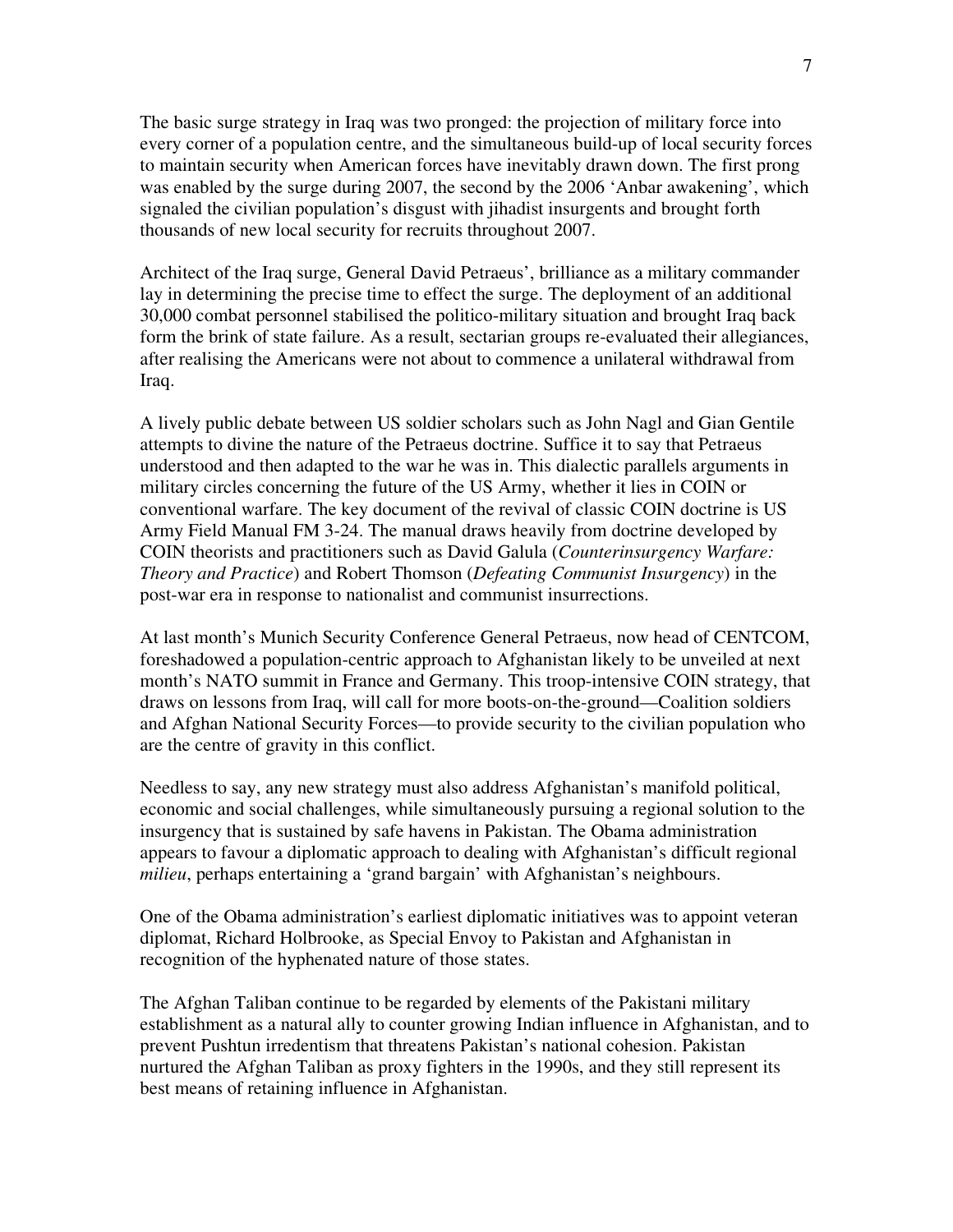Islamabad views Afghanistan through the prism of its adversarial relations with India. It is apprehensive at the close relations between New Delhi and the Karzai government and fears encirclement, pointing to a proliferation of Indian consulates in Afghanistan. India is accused of using these facilities to assist separatist groups in Baluchistan.

The Afghanistan-Pakistan insurgency thus requires a regional solution which gives Islamabad a reason to back down from its objective of achieving 'strategic depth' *vis-àvis India* by intervening in Afghanistan and Indian-administered Kashmir.

Afghanistan's other neighbours including the Central Asian Republics, Iran, Russia and China, together with the Gulf States, must also be drawn into the process. All of these countries have legitimate interests in Afghanistan and are affected by war diffusion which threatens their internal stability. The whole region is also overlain by narcotics trafficking routes that emanate outwards from Afghanistan leading to enormous problems of criminality and drug addiction.

The United States has extended an olive branch to Iran, most recently via the medium of YouTube. The operational rationale for this gesture is to reduce Islamabad's leverage over the Coalition that is dependent on Pakistani airspace and overland supply routes from Karachi, which, in any case, are exposed to Taliban attacks. The Iranian Red Sea port of Chabahar in Sistan-Baluchistan is well situated to resupply RC South. The Iranian option offers a real alternative to tenuous Central Asian supply routes.

Obama and his regional combatant commander, Petraeus, have also indicated a willingness to talk to so-called 'reconcilable insurgents'. These are political opponents (including violent actors) who represent a genuine Pushtun constituency that was excluded from the post-Taliban dispensation. This process will involve de-conflating the Taliban with al-Qaeda, and moving away from the homogenizing rhetoric of the War on Terror, in order to split pragmatists from hardliners.

Right now, however, insurgents think they are in the ascendency and have little incentive to talk to Karzai or the Americans. Military action is necessary to exert pressure on insurgents to arrive at a political settlement. Why else would you deploy an additional Marine Expeditionary Brigade and an Army Stryker formation?

Last month Mr Obama announced that 17,000 US military personnel originally earmarked for Iraq, are to be sent to Afghanistan to help stabilise the deteriorating security environment. This deployment should not be thought of as a surge, but instead it fills a capability gap in Taliban heartland areas in Regional Command South where resources are not sufficiently concentrated to implement an effective COIN strategy.